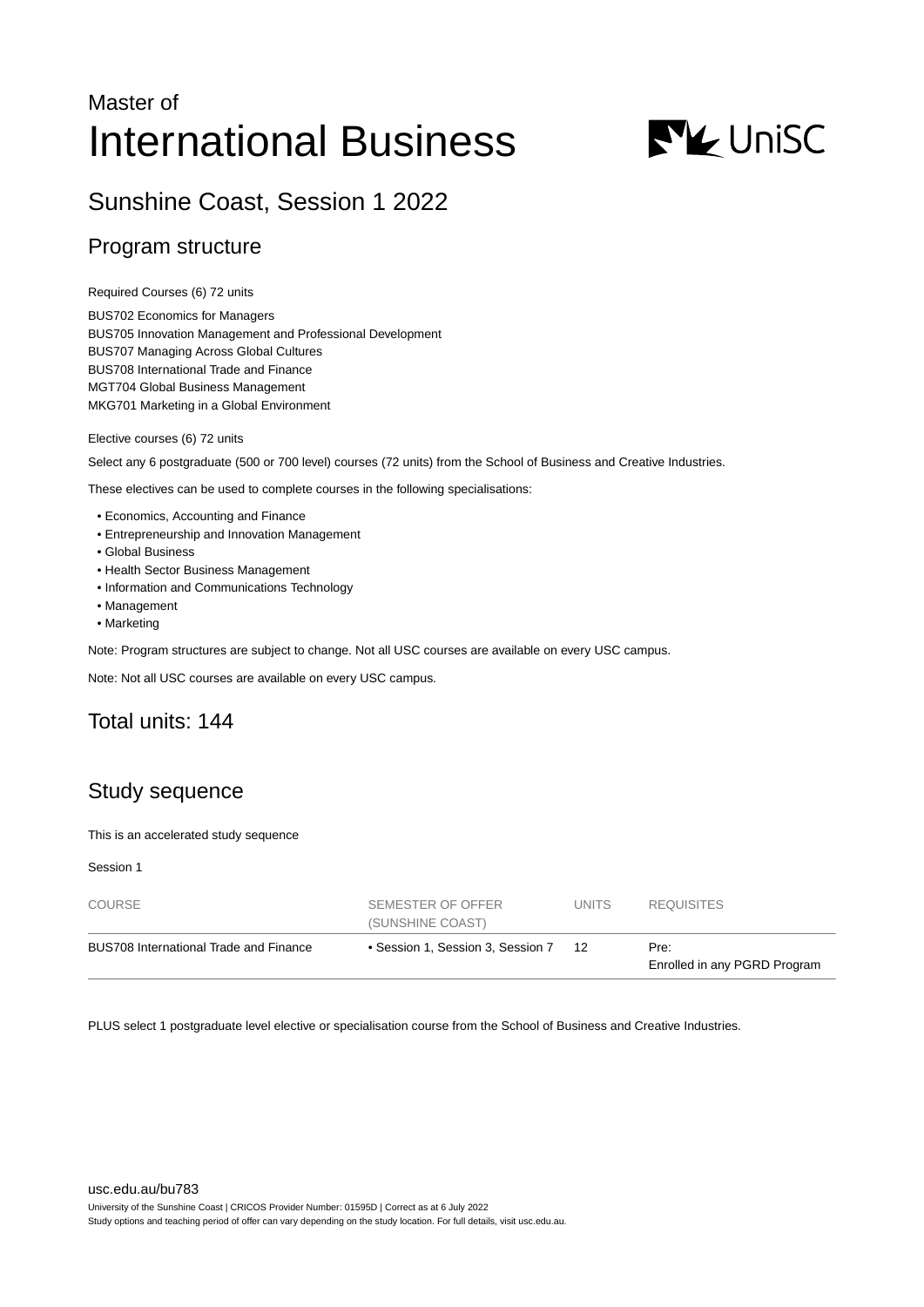#### Session 2

| <b>COURSE</b>                                                       | SEMESTER OF OFFER<br>(SUNSHINE COAST) | <b>UNITS</b> | <b>REQUISITES</b>                    |
|---------------------------------------------------------------------|---------------------------------------|--------------|--------------------------------------|
| BUS705 Innovation Management and<br><b>Professional Development</b> | • Session 2, Session 7                | 12           | Pre:<br>Enrolled in any PGRD Program |
|                                                                     |                                       |              | Anti:<br>MBA701 or EMB751            |

#### PLUS select 1 postgraduate level elective or specialisation course from the School of Business and Creative Industries.

Session 3

| COURSE                                        | SEMESTER OF OFFER<br>(SUNSHINE COAST) | <b>UNITS</b> | <b>REQUISITES</b>                    |
|-----------------------------------------------|---------------------------------------|--------------|--------------------------------------|
| <b>BUS707 Managing Across Global Cultures</b> | • Session 3                           | 12           | Pre:<br>Enrolled in any PGRD Program |
|                                               |                                       |              | Anti:<br>MBA723 or EMB773            |
| MKG701 Marketing in a Global Environment      | • Session 1, Session 3                | 12           | Pre:<br>Enrolled in any PGRD Program |
|                                               |                                       |              | Anti:<br>MBA702 and MBA726           |

#### Session 5

Select 2 postgraduate level electives or specialisation courses from the School of Business and Creative Industries.

#### Session 6

| <b>COURSE</b>                            | SEMESTER OF OFFER<br>(SUNSHINE COAST) | <b>UNITS</b> | <b>REQUISITES</b>                                                                                                                                                          |
|------------------------------------------|---------------------------------------|--------------|----------------------------------------------------------------------------------------------------------------------------------------------------------------------------|
| <b>BUS702 Economics for Managers</b>     | • Session 6                           | 12           | Pre:<br>Enrolled in any PGRD Program<br>or (enrolled in Program SC410,<br>SC411, SC425, SC404 or<br>SC405) and 280 units<br>completed towards either of<br>these Programs) |
|                                          |                                       |              | Anti:<br>MBA708 or EMB758                                                                                                                                                  |
| <b>MGT704 Global Business Management</b> | • Session 6                           | 12           | Pre:<br>Enrolled in any PGRD Program                                                                                                                                       |

#### Session 7

Select 2 postgraduate level electives or specialisation courses from the School of Business and Creative Industries.

# Program requirements and notes

#### [usc.edu.au/bu783](https://www.usc.edu.au/bu783) University of the Sunshine Coast | CRICOS Provider Number: 01595D | Correct as at 6 July 2022 Study options and teaching period of offer can vary depending on the study location. For full details, visit usc.edu.au.